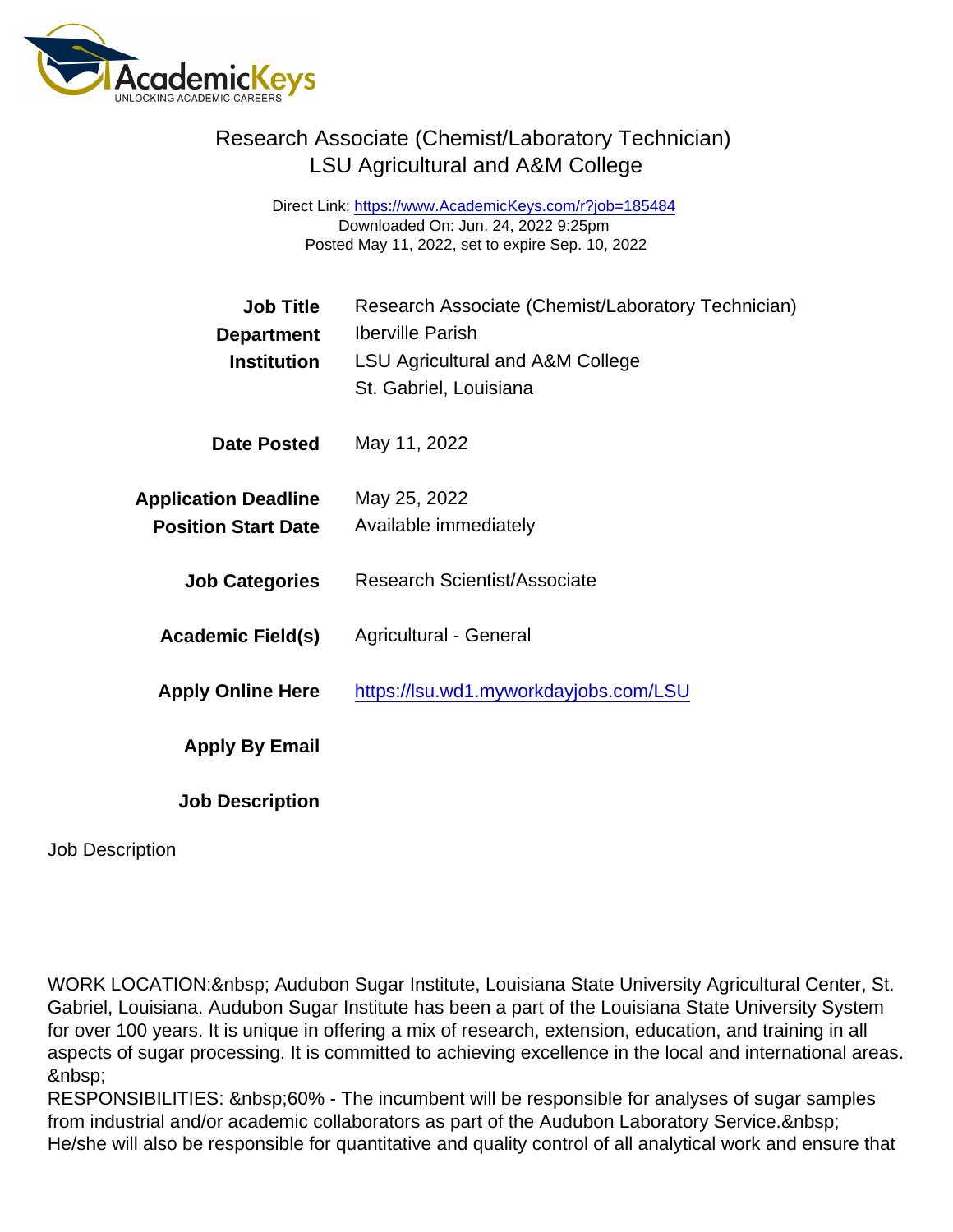## Research Associate (Chemist/Laboratory Technician) LSU Agricultural and A&M College

Direct Link: <https://www.AcademicKeys.com/r?job=185484> Downloaded On: Jun. 24, 2022 9:25pm Posted May 11, 2022, set to expire Sep. 10, 2022

all equipment is properly maintained, that safety requirements are observed, and that supplies and laboratory prerequisites are properly manages to achieve goals. & nbsp; The incumbent will also be expected to ensure that all work is accurate and completed in a timely manner, and the results are reported in the appropriate written format for customers.

40% - The incumbent will be responsible for undertaking research on research projects for sugarcane factories as part of the Audubon Central Laboratory. The candidate may be required to train industrial personnel on the proper use of analytical equipment and laboratory procedures as well as collection of samples from factories and/or refineries. The candidate could be asked to make a written and/or poster presentation for select projects that will be communicated at the Factory Operations Seminar, American Sugar Cane Technologists meetings or select sugar conferences.

QUALIFICATION REQUIREMENTS: A Baccalaureate degree in

Chemistry/Biochemistry/Analytical Chemistry or closely related field plus experience in chemical research or analyses.

Additional Requirements: Experience with advanced analytical methods used in sugar processing research. & nbsp; Proficiency with instruments such as gas and liquid chromatography and near infrared spectroscopy is preferable.

&nbsp:

SALARY AND BENEFITS: Salary will be commensurate with qualifications and experience. & nbsp; The LSU AgCenter has an attractive benefits package with a wide variety of benefit options. Current benefits offered include retirement, multiple medical insurance options, supplemental insurances (dental, life, long-term disability, accident, vision, long-term care, etc.), Tax Saver Flexible Benefits Plan (saves tax dollars on some child care and medical expenses), university holidays (14 per year, typically includes a week off at Christmas), generous annual (vacation) and sick leave benefits, Employee Assistance Program, and possible educational leave and tuition exemption for coursework at campuses of the LSU System. Specific benefits depend on job category, percent effort and length of employment.

Application Deadline: & nbsp; May 25, 2022

 &nb Date Available: & nbsp; Upon completion of selection process.

&nbsp:

APPLICATION PROCEDURE: Must apply online at

https://LSU.wd1.myworkdayjobs.com/LSU by attaching cover letter with resume/CV and official transcripts. (Paper, faxed or emailed application materials will not be accepted.) For more information contact: